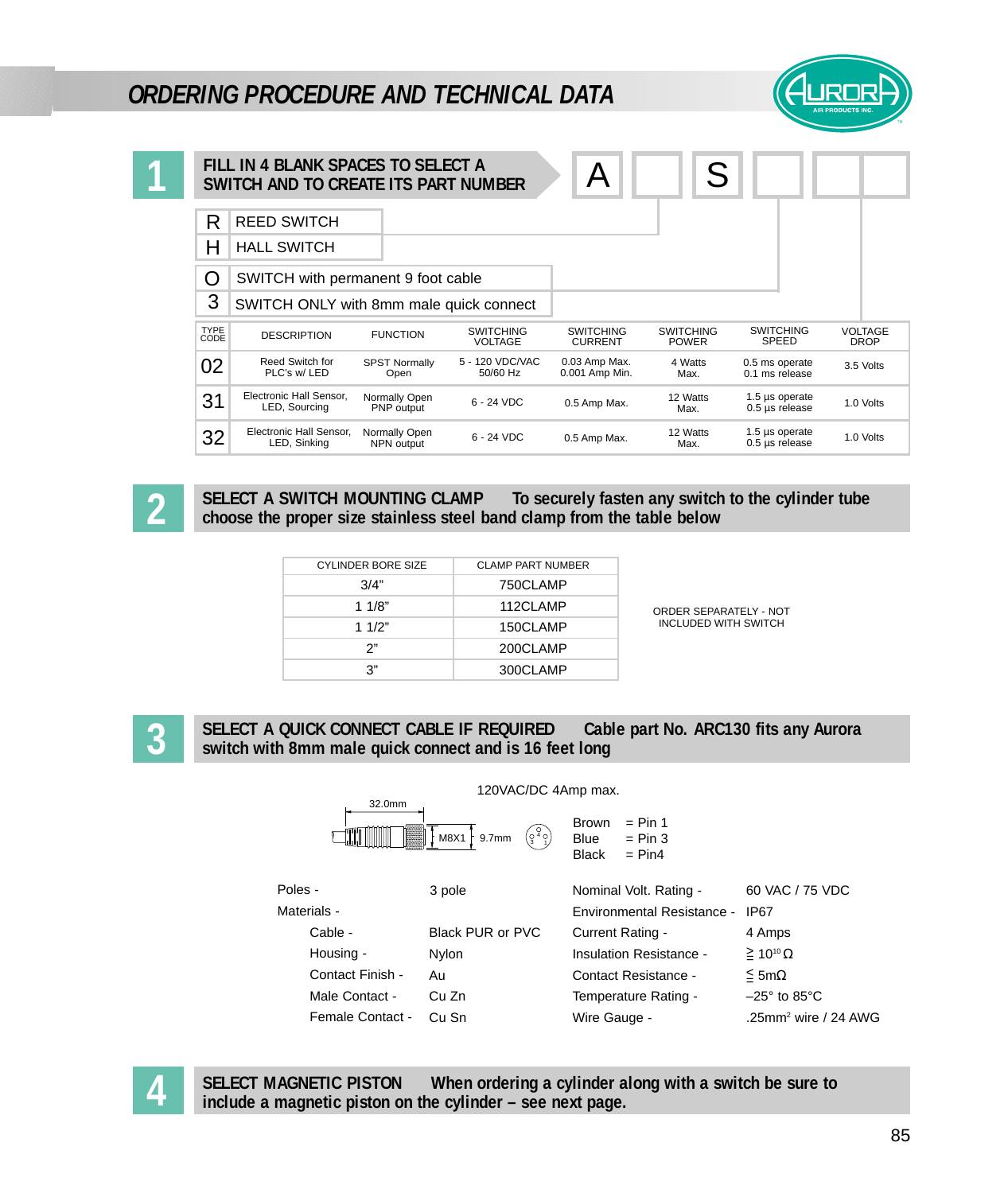# *MAGNETIC PISTON*

### *Add this option to your cylinder to operate Aurora reed or hall switches*

Flexible Nitrile based permanent magnets are suitable for pneumatic and hydraulic service  $-20$ °F to  $+180$ °F.

Aurora piston magnets are made from high energy material and sufficient mass to create a strong stable magnetic field parallel to the cylinder axis.

All magnets are impact resistant and will retain maximum strength indefinitely.

Magnetic pistons are available in all series Aurora cylinders. They are compatible with most options and usually add 1/2" to cylinder length. Consult ordering procedure options for your choice.



### *BREATHER VENTS, MUFFLERS, SPEED CONTROLS*

| <b>Breather</b><br><b>Vent</b> |            |            |        |  |
|--------------------------------|------------|------------|--------|--|
| PART                           | <b>NPT</b> | <b>HEX</b> | LENGTH |  |
| ABV-1                          | 1/8        | 7/16       | 7/16   |  |
| ABV-2                          | 1/4        | 9/16       | 5/8    |  |
|                                |            |            |        |  |

**Aurora breather vents can be used to vent single acting cylinders gear boxes, etc. where contamination from foreign particles is a problem. The vent is made of sintered bronze fitted to a brass body, and is rated at 40 microns. Threaded construction allows easy removal for cleaning.**



**These muffler-filters utilize porous sintered bronze bonded to copper plated steel bodies, and are used to silence exhaust air from the port of cylinders, valves, air tools, etc. The standard filter is rated at 40 microns, and may be removed for cleaning.**

| <b>Speed</b><br><b>Control</b><br><b>Muffler</b> |            |            |                         |                              |  |  |
|--------------------------------------------------|------------|------------|-------------------------|------------------------------|--|--|
| PART                                             | <b>NPT</b> | <b>HEX</b> | LENGTH<br><b>CLOSED</b> | <b>LENGTH</b><br><b>OPEN</b> |  |  |
| ASC-1                                            | 1/8        | 9/16       | 1.3/8                   | 2                            |  |  |
| ASC-2                                            | 1/4        | 5/8        | 1 9/16                  | 23/16                        |  |  |

**These units provide an infinite variation of metered air flow at an acceptable sound level on exhaust ports of air valves, cylinders, etc. The operating speed of cylinders or air tools may be varied with the adjusting screw, which is locked in place with a locknut. The standard unit contains a 40 micron bronze element on a brass body.**